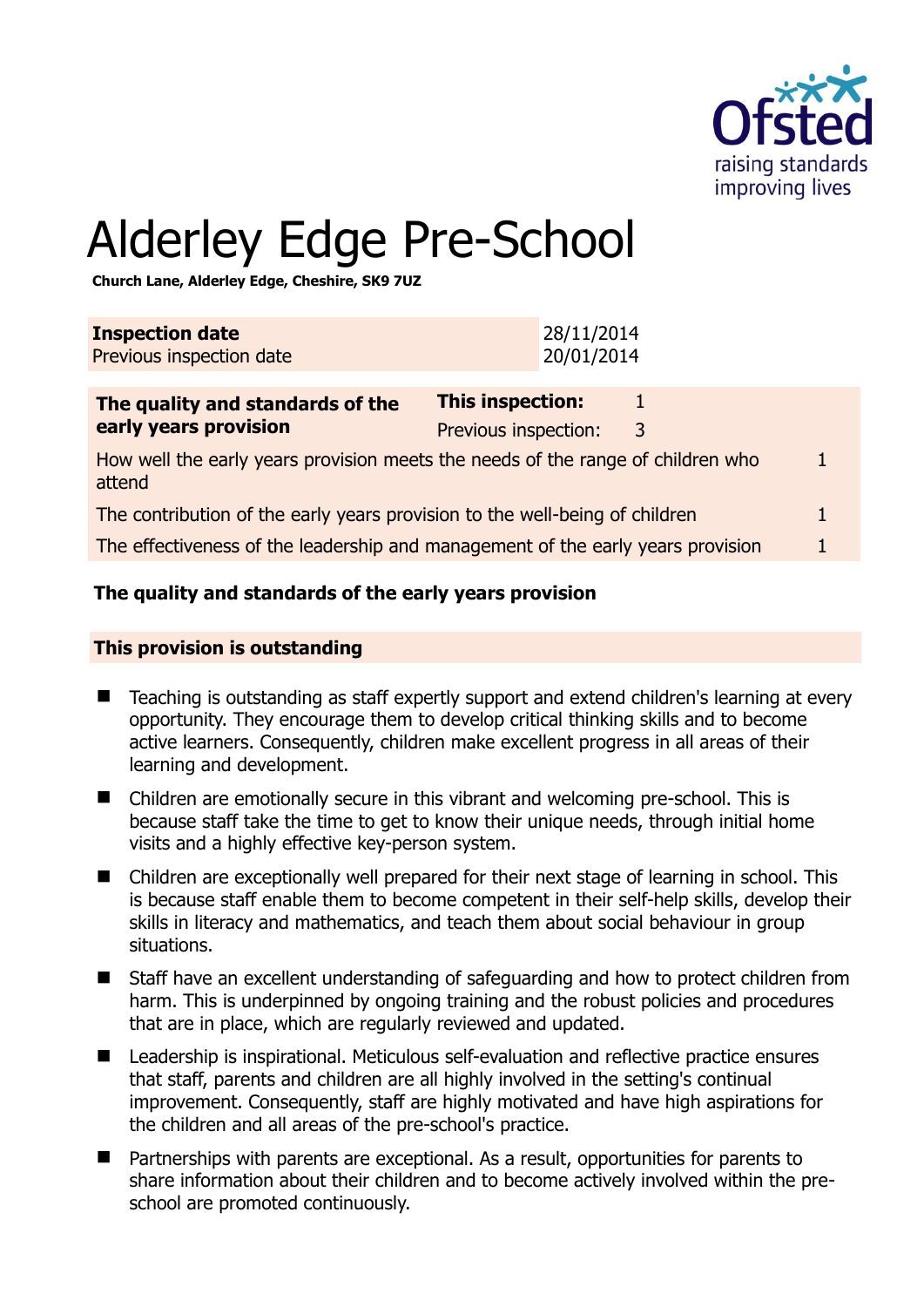#### **Information about this inspection**

Inspections of registered early years provision are:

- $\bullet$  scheduled at least once in every inspection cycle the current cycle ends on 31 July 2016
- scheduled more frequently where Ofsted identifies a need to do so, for example where provision was previously judged inadequate
- **•** brought forward in the inspection cycle where Ofsted has received information that suggests the provision may not be meeting the legal requirements of the Early Years Foundation Stage or where assessment of the provision identifies a need for early inspection
- prioritised where we have received information that the provision is not meeting the requirements of the Early Years Foundation Stage and which suggests children may not be safe
- scheduled at the completion of an investigation into failure to comply with the requirements of the Early Years Foundation Stage.

# **Inspection activities**

- The inspector observed activities and interactions between the staff and children in the main playroom, cloakroom and the outside learning environment.
- The inspector conducted a joint observation with the manager.

■ committee and spoke with staff and children at appropriate times throughout the The inspector held meetings with the manager and the chair of the pre-school inspection.

- $\blacksquare$ The inspector looked at children's assessment records, planning documentation and a selection of policies and procedures.
- $\blacksquare$ The inspector checked evidence of suitability and qualifications of staff working with children, the provider's self-evaluation form and improvement plan.
- The inspector took account of the views of parents and carers spoken to on the day and from information included in the pre-school's own parent survey.

**Inspector**  Sharon Lea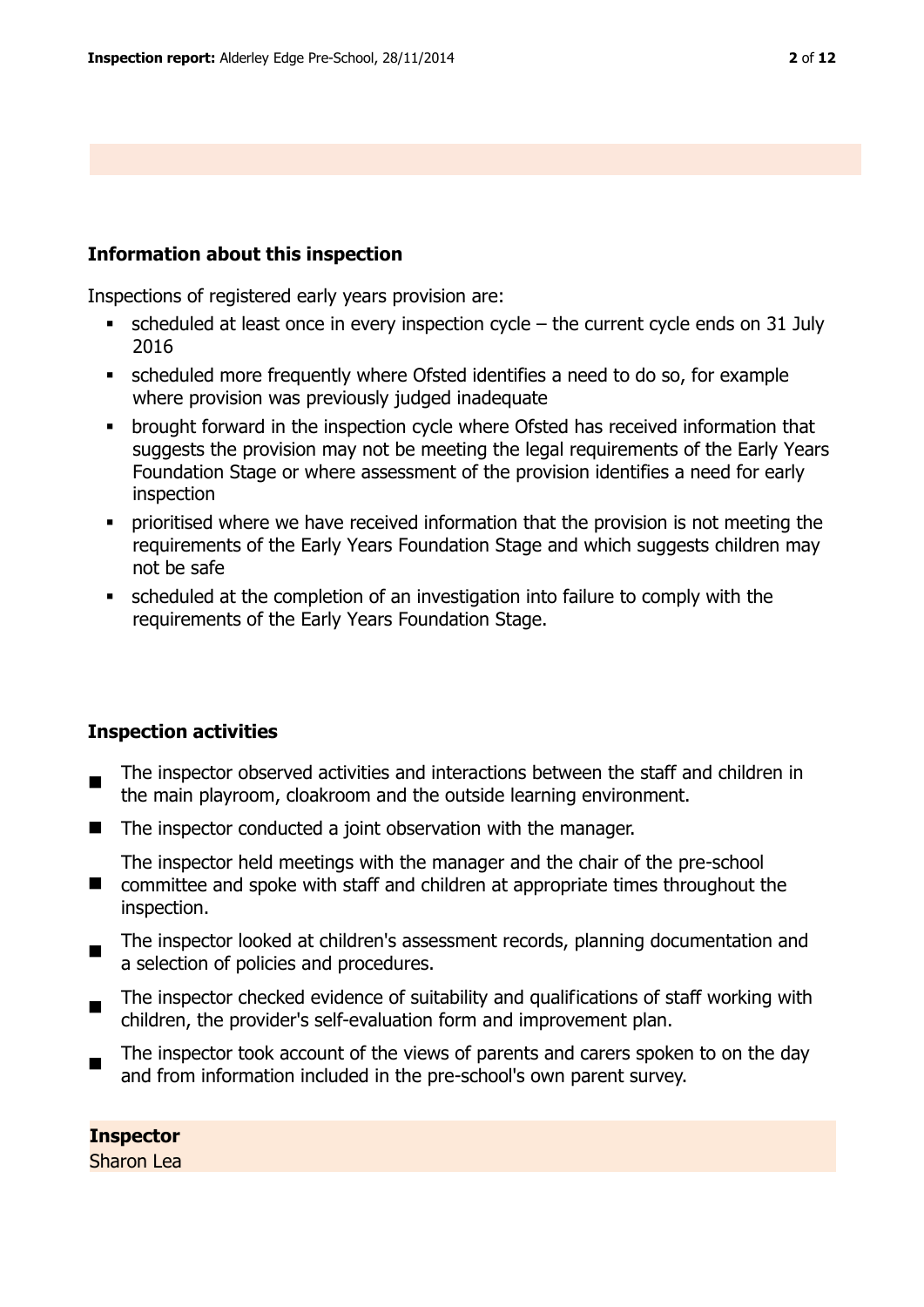# **Full report**

#### **Information about the setting**

Alderley Edge Pre-School opened in 1976 and was registered in 1991 on the Early Years Register. It operates from a classroom in Alderley Edge Community Primary School, in Alderley Edge, Cheshire, and is run by a committee. The pre-school serves the local area and is accessible to all children. There is a fully enclosed area available for outdoor play. The pre-school employs six members of child care staff. Of these, the manager has Early Years Professional status, another member of staff has an early years degree at level 6 and three have level 3 early years qualifications. The pre-school opens Monday to Friday, during term time. Sessions are from 8.45am until 3.15pm and are for children aged two years to five years. Children attend for a variety of sessions. There are currently 35 children attending who are in the early years age group. The pre-school provides funded early education for two- three- and four-year-old children. It supports a number of children with special educational needs and/or disabilities. The pre-school works closely with the host school.

#### **What the setting needs to do to improve further**

#### **To further improve the quality of the early years provision the provider should:**

■ enhance the youngest children's concentration skills to their fullest potential, for example, through reviewing the timings during the day, to enable more individual groups to utilise the small room.

#### **Inspection judgements**

#### **How well the early years provision meets the needs of the range of children who attend**

Staff are highly experienced and enthusiastic, thoroughly enjoying their interactions with the children. They expertly support and extend children's learning and development at every opportunity, encouraging them to develop critical thinking skills and become active learners. An exceptionally varied range of activities and experiences are planned and provided for the children, both indoors and outdoors. These experiences are identified through innovative learning audits, which staff carry out throughout the day, observing how children are using the environment and resources. For example, staff observe the children posting items through the letter box in the role-play area door. As a result, they develop the role-play area into a post office with the children. This encourages the children to take on a range of roles and to develop their understanding about the different purposes for the post office. Through a learning audit outdoors, children are observed making 'soup' from resources they find outdoors. This prompts staff to provide a range of resources, such as soil and pebbles, to develop this interest further. Indoors, they provide flour, water and spices for the children to create different mixtures. The children use scales to weigh their ingredients, which staff use to enhance their mathematical understanding of weight and measure. Children's individual learning targets are excellently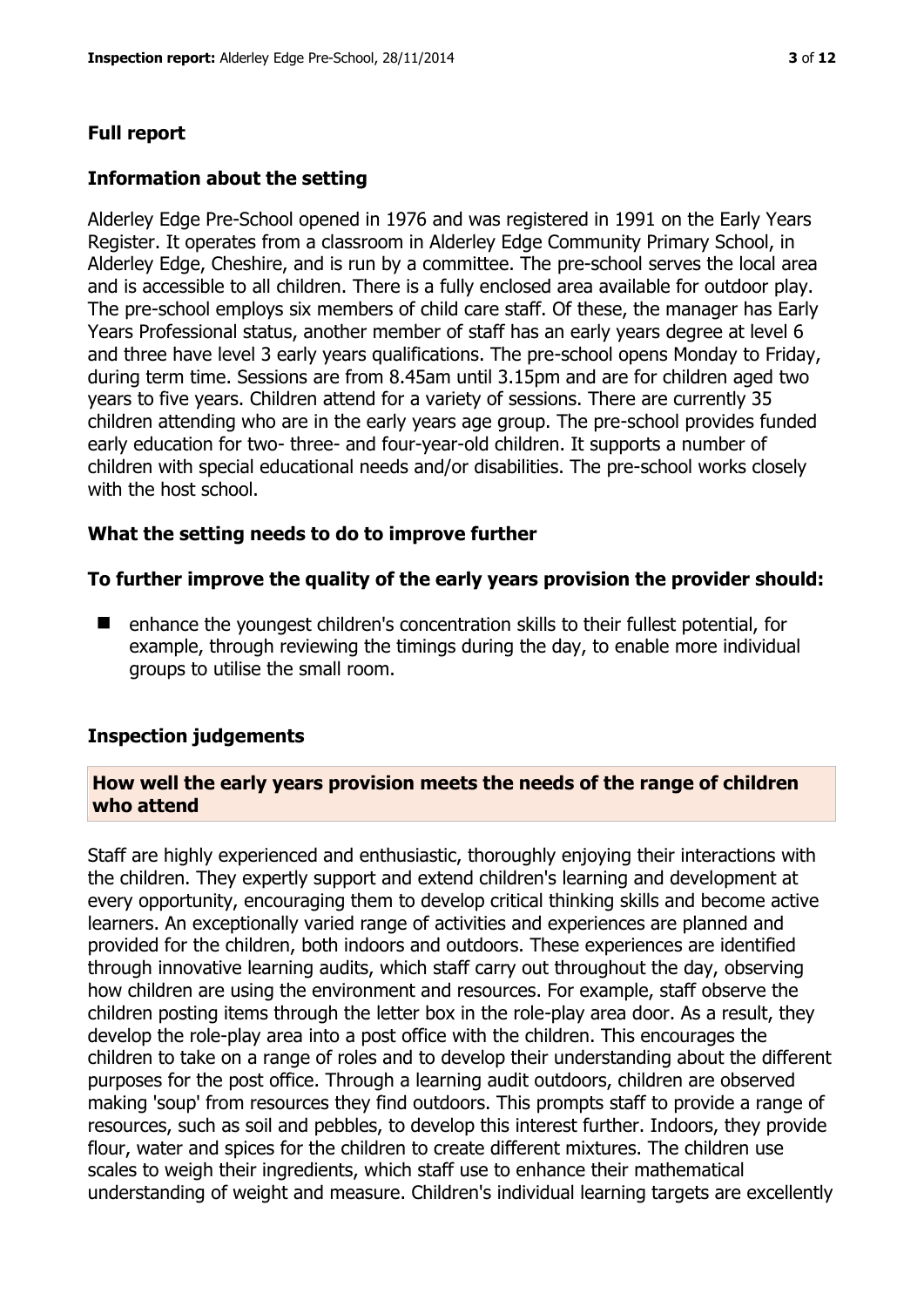supported through focussed group times with their key-person. As a result, children make excellent progress in all areas of their learning and development.

All staff are highly confident and knowledgeable about child development, and they competently assess children's progress to ensure that all areas of their learning and development are being provided for. Teaching is exceptional, as staff are constantly attuned to what the children are doing and when it is appropriate to intervene to support and extend their learning opportunities further. As a result, children are confident, motivated learners who are developing excellent skills for the future. Children's communication and language skills are superbly supported at all times. Staff provide excellent commentary and open-ended questions for children during their play, to engage children in practising their language skills. Focussed group times have a strong emphasis on listening and speaking skills. For example, staff implement an early language programme devised by speech and language therapists. This is highly successful in developing children's confidence and their communication abilities. However, there is scope to review how these sessions are delivered, to ensure that the youngest children are not distracted by other group activities taking place in the room at the same time. Staff are trained to use some sign language, and use many visual cues to help children communicate and understand. Books and reading materials from many cultures are readily available and children enjoy the one-to-one experience of sharing them with staff, or participating in group story time. Staff skilfully use tone and intonation as they tell stories and share books with children. The whole environment is rich in print and staff encourage children to draw and write, both inside and out in the garden, supporting children's developing literacy skills, in readiness for the next stage in their learning, such as school. Children use their creative skills and explore media during art and craft activities, where they have free access to paper, glue, scissors and pencils. Older children have daily letters and sounds sessions where staff introduce a different sound each week. Children identify the letter, repeat the sound and then identify objects which begin with the letter. They eagerly write the letter in the air with their finger, listening to the way that staff instruct them to form the letter. Staff then encourage the children to write the letter on individual whiteboards, to develop their writing skills. The system that staff use with the children is one that the children will continue to use when they move into the host school. Therefore, their literacy skills are excellently promoted and they are extremely well prepared for this next stage of their learning in school.

Systems to assess children's starting points and ongoing progress are well-established, robust and include all those involved in their learning. Staff engage parents, carers and others in children's learning and development, providing regular opportunities to discuss children's needs and progress. They are fully aware of the requirement to provide parents with a progress check when their child is aged between two and three years, and complete these where necessary. Parents receive regular, highly comprehensive feedback helping them to feel included in their child's learning. For example, they are provided with both daily feedback through communication books and more detailed learning and development summaries periodically, showing them what their children have achieved. They are invited to attend parents' meetings with their child's key person on a regular basis and can view their child's learning journal at any time in the setting, or at home. Parents describe the pre-school as 'fantastic' and state that their children have 'come on leaps and bounds' in areas, such as social skills, language development and their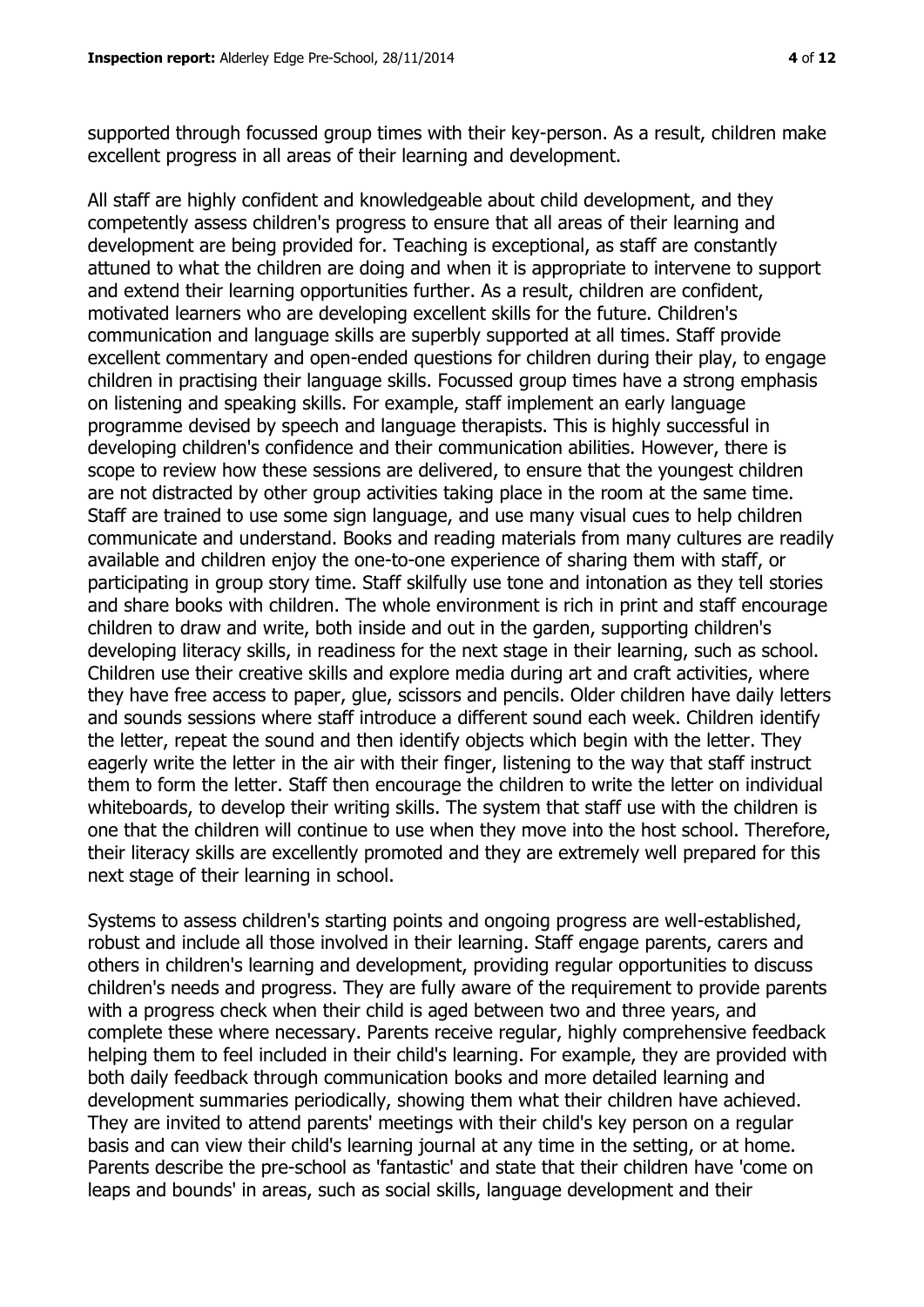understanding of letters and sounds. Observations, which parents have made at home of their children, or photographs showing them engaged in new skills or experiences, are enthusiastically received, contributing to both assessments and planning within the setting. In addition, parents have easy access to a wide range of information about activities and learning objectives within the setting. This extends to library books, and a range of communication and learning bags, which they are able to share with their children at home. Consequently, parents are fully included and are helped to understand how to further support their children's learning at home.

#### **The contribution of the early years provision to the well-being of children**

Children are emotionally secure in this vibrant and welcoming pre-school. This is because staff take the time to get to know their unique needs. Parents speak highly of the initial home visits, which staff from the pre-school arrange with parents, prior to children starting to attend. This enables relationships between the key person, children and parents to be initiated in an informal way, which parents state has supported their children to settle more easily into the pre-school. These visits also provide an opportunity for parents to share information about their child's individual care needs and specific interests and skills. Therefore, by the time children starts in the pre-school, staff have a good knowledge about the types of activities they will enjoy during their settling-in visits. During the settling in process, children develop excellent relationships with their key person, which provides them with a secure emotional base from which to develop their social skills and confidence with other staff and children. When the time comes for children to move on to school, this is also excellently supported by the pre-school staff. Teachers from both the host school and other schools which children transfer to are welcomed into the preschool to visit the children. This enables the staff to share information about each child's skills and interests, to support continuity of learning. Staff attend visits in the host school, alongside the children and their parents, so that the children have a familiar face to aid their confidence and sense of security. In addition, children eat their lunch in the school hall during the last term before leaving the pre-school, to familiarise themselves with this aspect of the school routine. As the pre-school is within a school environment, this prepares children extremely well for being part of a larger group of children and a school community.

Children develop excellent independence and self-help skills. They take care and pride in their environment as they look after the toys and resources. When calm music is played, this signals to the children that it is time to tidy away the toys and they do this enthusiastically. Staff have implemented a highly effective cafe style snack system. This means that children can continue with uninterrupted play, until they are ready to have their snack. Staff organise the resources, so that the children can peel and slice their own fruit or butter their crackers, developing excellent physical skills. Children pour their own drinks of fresh water or milk, mopping up any spills and clearing away their cups and plates when they have finished. Children are eager to help staff to wipe the tables and to fold the tablecloths together. Staff use this as a learning opportunity, discussing how many corners and edges the tablecloth has. The children go on weekly shopping trips with staff to purchase foods for snack time. This provides opportunities for children to learn about different foods and for staff to support them to make healthy choices. At lunch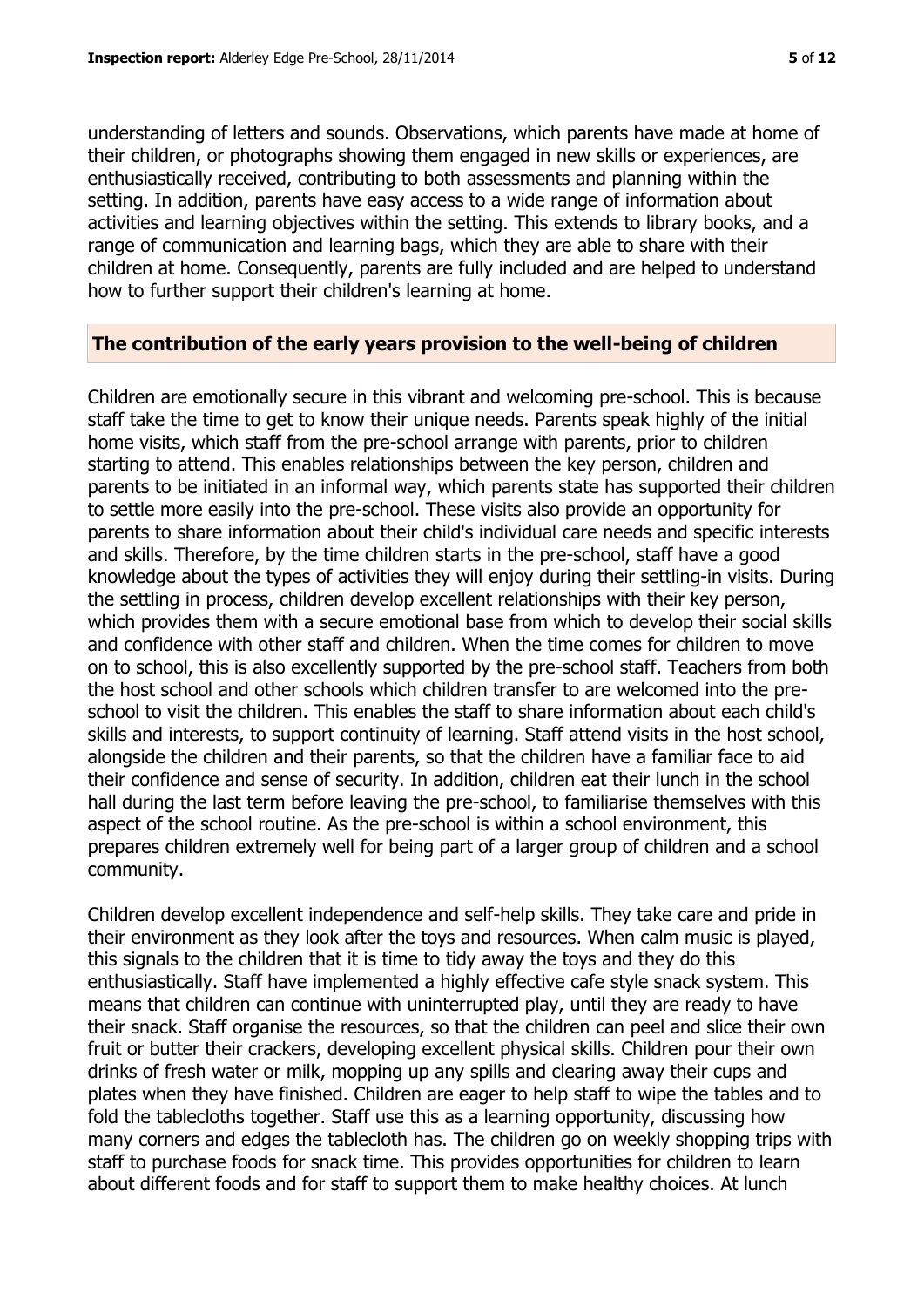times, parents have the option to provide a packed lunch, or to purchase a hot school meal for their child. The majority of the children have a school meal, which helps to prepare them in readiness for school. Staff provide parents with information on healthy lunch box options. All children use the bathroom and wash their hands independently, supported by staff if needed. Snack and meal times are sociable occasions. Staff join in children's conversations and encourage children to talk socially about their interests, developing their confidence in social situations.

Staff create a very inspiring and enabling learning environment, indoors and outdoors. Excellent quality toys and equipment are in good order and easy to find. The learning environment enables children of all ages to independently select resources of their choice, supporting them to extend their play and their developing imagination. Positive behaviour is highly evident and children happily play together in this calm and caring environment. This is because the staff promote consistent behaviour expectations during group activities, such as good sitting, looking and listening. Because children are stimulated and actively engaged in play, they behave well with one another. Staff have excellent strategies in place in the event of any unwanted behaviour. These involve providing children with gradual warnings about their behaviour, and if children find this difficult, staff discuss their emotions with them, to enable them to identify and respond appropriately to their feelings. Staff are exceptional role models in being kind and respectful to one another and children are observed to use excellent manners. These personal skills in managing their emotions and developing positive relationships support children extremely well towards the next stage of their learning, such as school. Children have wonderful opportunities for daily fresh air and exercise, developing physical skills and confidence as they enthusiastically play in the well-equipped outdoor area in all weathers. Staff supervise children in using a wide range of resources, which they are able to move around, using these to construct imaginative structures and ramps to ride their wheeled toys along. Children explore mud and other natural resources to develop their physical skills and their imaginations, making their own creations, such as 'soup', which they enhance with additional materials, such as pebbles and twigs. Children also have opportunities to explore the on-site woodland area and use the school field for running in a large open space. Staff support children to understand about how to keep themselves safe during the journey to and from the shops each week to purchase their snacks. Children identify that they need to hold hands while walking and cross the road safely, looking out for traffic at all times.

#### **The effectiveness of the leadership and management of the early years provision**

The manager has an excellent understanding of her responsibilities with regard to meeting the requirements of the Early Years Foundation Stage. At the last inspection by Ofsted, actions were raised regarding the timely completion of Disclosure and Barring Service checks for new committee members. In addition, records of those in place for all committee members were unavailable for review at inspection. Although this did not seriously impact upon the children's well-being, it is, however, a requirement of the safeguarding and welfare requirements. The manager and chair of the committee have been highly proactive in ensuring that these checks are in place, and that a record is kept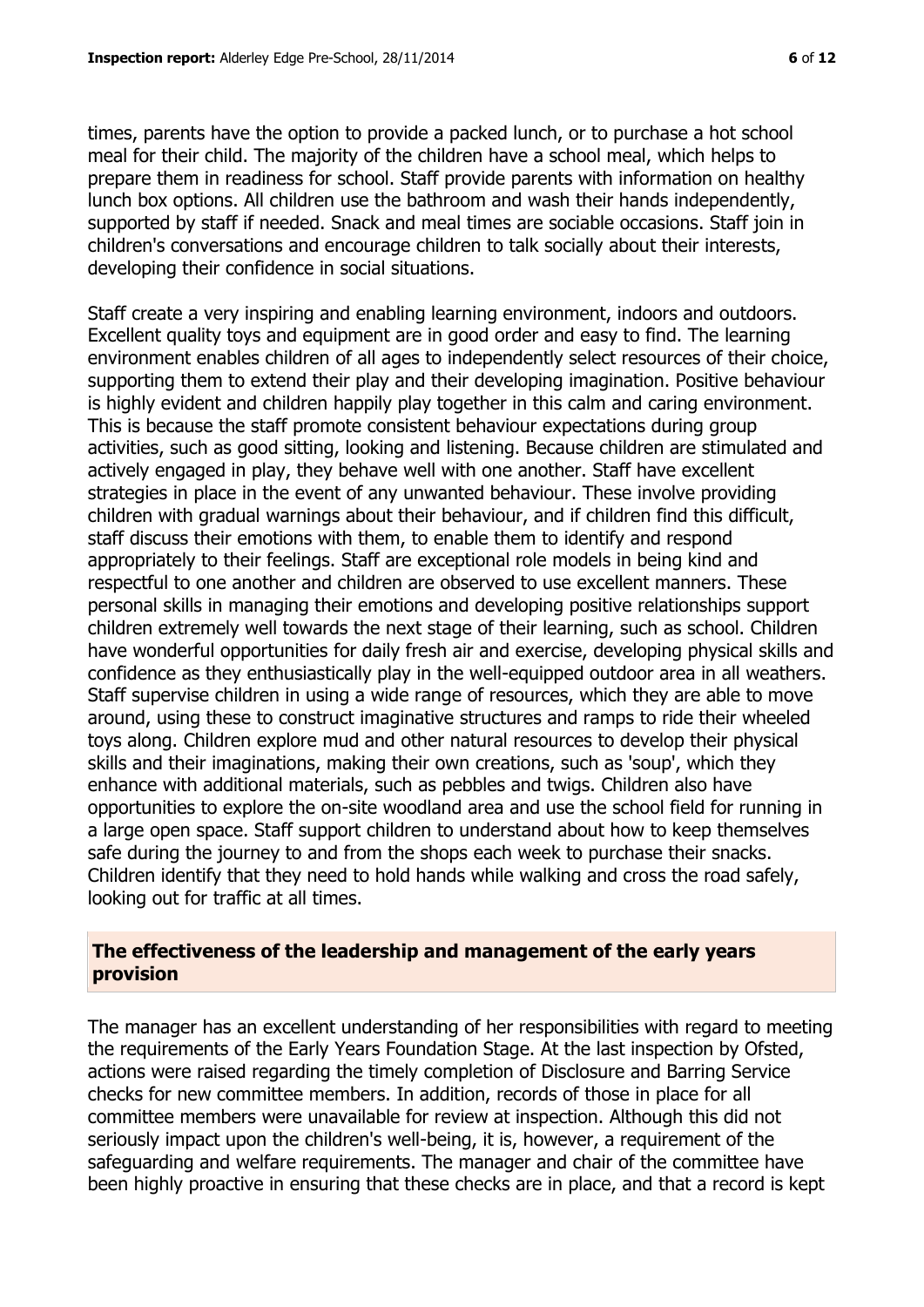on site and updated immediately when new members join the committee. As a result, management have met the previous actions, assuring the children's safety. This reflects the strong leadership and management of the pre-school and the effectiveness of partnership working with the committee. All staff have an excellent understanding of their role and responsibilities with regard to safeguarding the children in their care. They have an excellent knowledge of potential signs that a child may be at risk of harm and when and how to report these. All staff receive regularly updated safeguarding training and thorough policies are in place to ensure that correct procedures are followed in the event of any concerns. The designated safeguarding lead receives updated training every term, which is then cascaded to all of the team in staff meetings. She has also issued all staff with cards containing concise information about the appropriate action to take, and staff carry these cards with them at all times. Staff recruitment is robust, as the manager has completed safer recruitment training and completes all of the necessary checks to ensure the suitability of staff. On recruitment, a thorough induction process is implemented, which enables management to support staff to fulfil their role effectively. New staff receive direction from a designated 'buddy' who role-models the high standards that staff are expected to aspire to. The manager is highly pro-active in ensuring the safety and wellbeing of all who use the pre-school, and frequently reviews policies and procedures to ensure that robust practices are in place and are meticulously maintained.

The management and staff have high aspirations for the pre-school and are continuously developing new initiatives in their drive for excellence. Meticulous self-evaluation is in place, with clearly focussed development plans, which identify improvements and how these will positively impact upon the children. For example, a current development is 'home learning bags', to enable parents to support and extend their children's learning at home. This demonstrates that the needs of the children are at the heart of everything that the staff develop in the pre-school. Regular staff meetings and five inset training days each year enable staff to reflect together upon all aspects of the pre-school and to identify new initiatives to develop. Parents' views on the quality of the provision are sought through open days, questionnaires and committee meetings. Staff value highly any suggestions that parents make. For example, they are now developing opportunities for children to do more planting outdoors. Continual monitoring by the manager, observations of staff practice with the children, and effective and frequent supervision ensures that all staff maintain high standards of professionalism and integrity. Training opportunities provided through the local authority, or in-house, enable staff to continue their professional development. Staff identify how further training will be used in the pre-school to further improve outcomes for the children. For example, recent training on meeting the needs of two-year-old children has supported staff in enhancing the provision of ageappropriate group time activities. In addition, when the host school introduced a new programme to support early reading, writing and phonics, pre-school staff were invited to attend. As a result, they carry out the programme with the older children who will be moving on to school, therefore providing them with an excellent foundation in literacy skills. Monitoring of every child's progress every half term enables the manager to identify individual children or areas of learning, which may require additional support. For example, physical development was identified as an area which could be improved further. As a result, one afternoon each week is now focussed upon developing children's physical skills. Staff are fully involved in this process, and strive continually to ensure that all children achieve the best possible outcomes, prior to the next monitoring review. These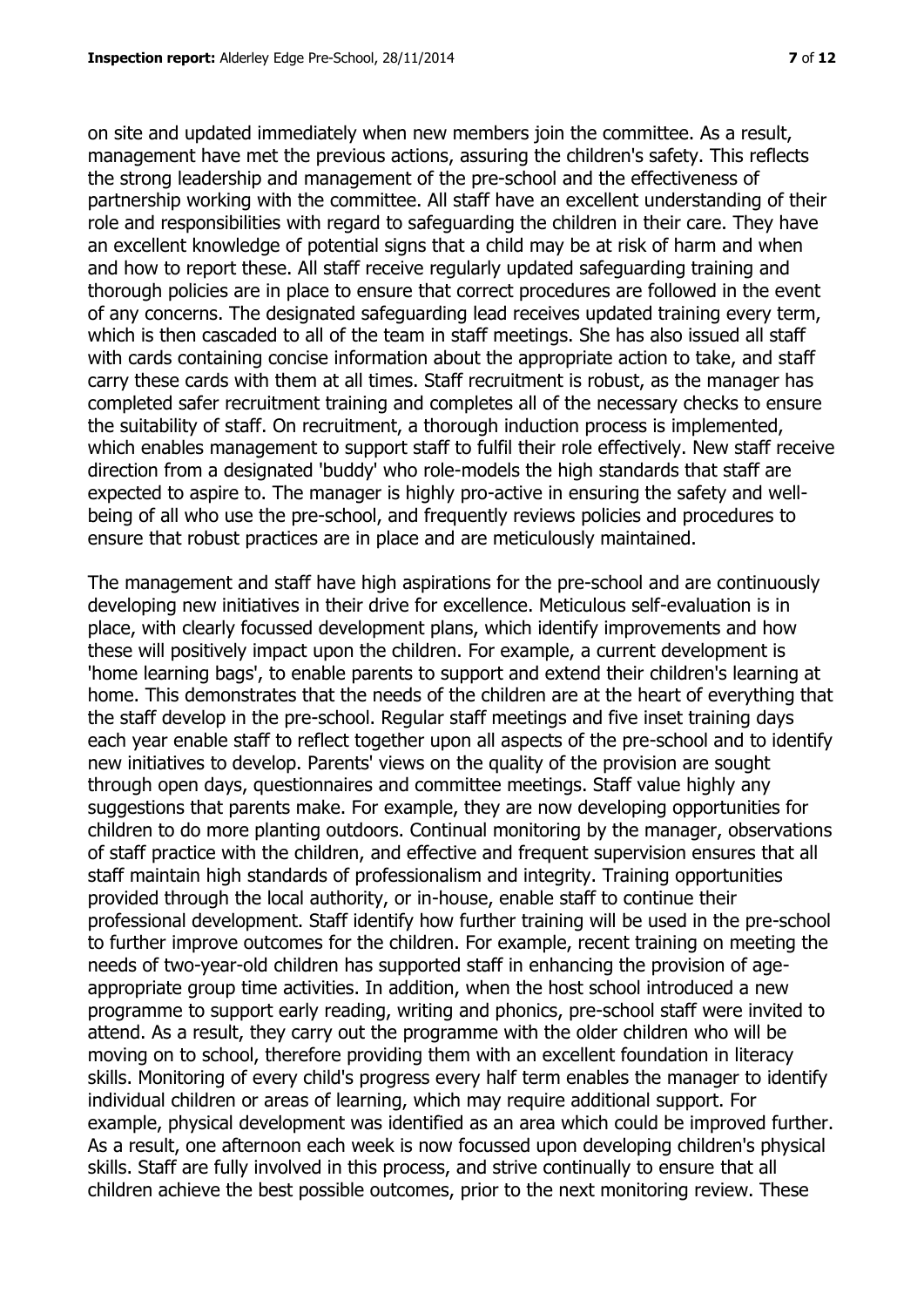excellent systems, in place to monitor all areas of practice and the children's achievements, ensure that all children make rapid progress, and that those who are not, receive high quality support to meet their identified needs.

The manager has Early Years Professional status and is highly pro-active in networking with other settings and professionals, to share and develop high quality practices. This has included involvement in local authority schemes, such as 'leading quality together', to develop management practices with others. As part of the Early Years Professional network, the pre-school has participated in a pilot scheme regarding the tracking of children's progress. This has enabled the manager to implement a highly effective system, which gives her an overview of the progress of all of the children attending. In addition, the pre-school is part of the 'sharing quality together' programme. This means that staff from other settings can observe specific elements of practice, such as the cafeteria style snack time, which is highly successful in the pre-school. Staff from the pre-school have also used this programme to view outdoor areas in other settings, to support them in further developments. This demonstrates the willingness of the pre-school staff to share their excellent practice with others, and to further enhance their own setting through learning from others.

Partnerships with parents are exceptional. Opportunities for parents to share information about their children, and to become actively involved within the pre-school, are promoted continuously. Parent's state that they are 'very impressed' with the pre-school, and how well the staff know their children, describing the pre-school as 'fantastic'. They feel fully informed and included in their children's care and learning at all times, and benefit from regular verbal and written feedback from staff. Parents are invited to attend meetings about their children's progress on a regular basis and to participate in pre-school events, including joining the committee. An extensive range of information is made readily available to parents through frequent newsletters, notice boards and the dedicated website. Partnerships with other settings and professionals are also excellent, in order to provide consistently high levels of support for individual children. Staff share information with other settings, which children attend in addition to the pre-school, to promote continuity of learning. They also work in partnership with other professionals, such as speech and language therapists, to meet identified developmental targets with individual children. Involvement with the host school is also highly evident through joint activities, such as developing a 'wilderness area' in conjunction with the school environmental club. Staff and teachers also work closely to support children with the move on to school, when the time comes. These positive links with parents and other professionals ensure that they work exceptionally well together, enabling them to meet the children's needs through a fully cohesive approach to each child's care and learning.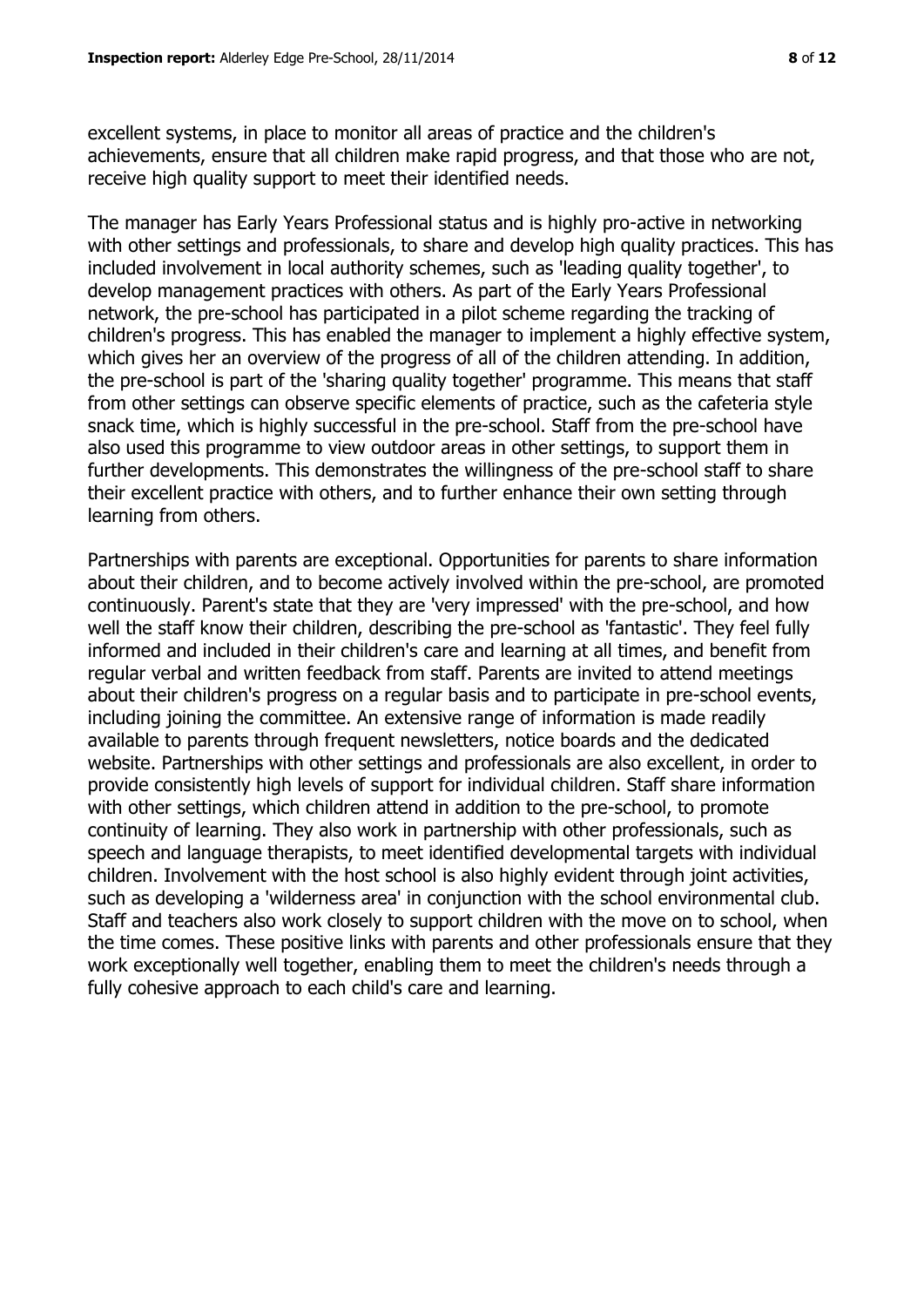# **What inspection judgements mean**

# **Registered early years provision**

| <b>Grade</b> | <b>Judgement</b>               | <b>Description</b>                                                                                                                                                                                                                                                                                                                                                                                |
|--------------|--------------------------------|---------------------------------------------------------------------------------------------------------------------------------------------------------------------------------------------------------------------------------------------------------------------------------------------------------------------------------------------------------------------------------------------------|
| Grade 1      | Outstanding                    | Outstanding provision is highly effective in meeting the needs<br>of all children exceptionally well. This ensures that children are<br>very well prepared for the next stage of their learning.                                                                                                                                                                                                  |
| Grade 2      | Good                           | Good provision is effective in delivering provision that meets<br>the needs of all children well. This ensures children are ready<br>for the next stage of their learning.                                                                                                                                                                                                                        |
| Grade 3      | <b>Requires</b><br>improvement | The provision is not giving children a good standard of early<br>years education and/or there are minor breaches of the<br>safeguarding and welfare requirements of the Early Years<br>Foundation Stage. We re-inspect nurseries and pre-schools<br>judged as requires improvement within 12 months of the date<br>of inspection.                                                                 |
| Grade 4      | Inadequate                     | Provision that is inadequate requires significant improvement<br>and/or enforcement action. The provision is failing to give<br>children an acceptable standard of early years education and/or<br>is not meeting the safeguarding and welfare requirements of<br>the Early Years Foundation Stage. It will be monitored and<br>inspected again within six months of the date of this inspection. |
| Met          |                                | There were no children present at the time of the inspection.<br>The inspection judgement is that the provider continues to<br>meet the requirements for registration.                                                                                                                                                                                                                            |
| Not met      |                                | There were no children present at the time of the inspection.<br>The inspection judgement is that the provider does not meet<br>the requirements for registration.                                                                                                                                                                                                                                |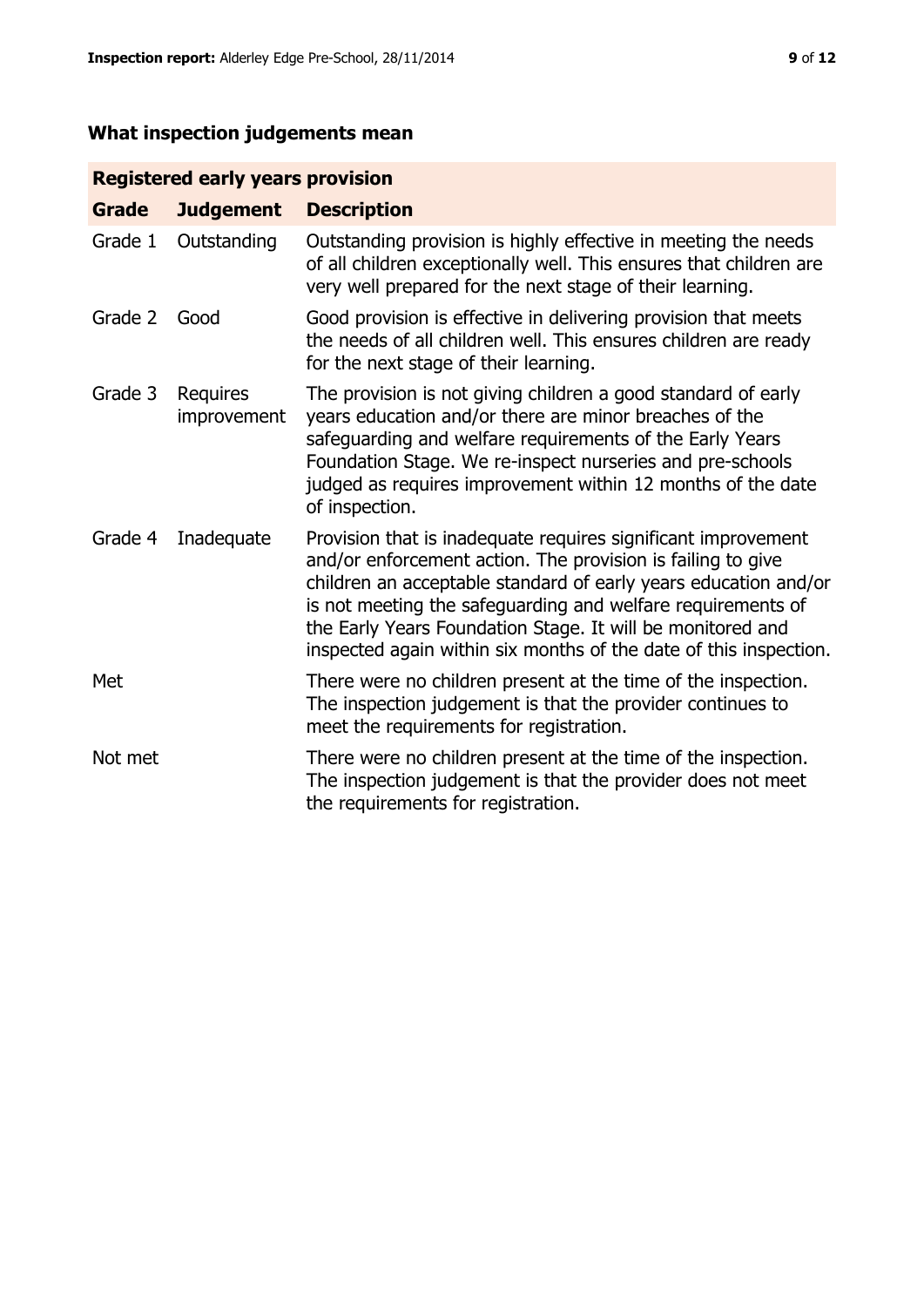#### **Inspection**

This inspection was carried out by Ofsted under sections 49 and 50 of the Childcare Act 2006 on the quality and standards of provision that is registered on the Early Years Register. The registered person must ensure that this provision complies with the statutory framework for children's learning, development and care, known as the Early Years Foundation Stage.

# **Setting details**

| Unique reference number           | 304948                                       |
|-----------------------------------|----------------------------------------------|
| <b>Local authority</b>            | <b>Cheshire East</b>                         |
| <b>Inspection number</b>          | 962697                                       |
| <b>Type of provision</b>          |                                              |
| <b>Registration category</b>      | Childcare - Non-Domestic                     |
| Age range of children             | $0 - 5$                                      |
| <b>Total number of places</b>     | 20                                           |
| <b>Number of children on roll</b> | 35                                           |
| <b>Name of provider</b>           | Alderley Edge Pre-School Playgroup Committee |
| Date of previous inspection       | 20/01/2014                                   |
| <b>Telephone number</b>           | 01625 599300                                 |

Any complaints about the inspection or the report should be made following the procedures set out in the guidance *'Complaints procedure: raising concerns and making complaints* about Ofsted', which is available from Ofsted's website: www.ofsted.gov.uk. If you would like Ofsted to send you a copy of the guidance, please telephone 0300 123 4234, or email enquiries@ofsted.gov.uk.

# **Type of provision**

For the purposes of this inspection the following definitions apply:

Full-time provision is that which operates for more than three hours. These are usually known as nurseries, nursery schools and pre-schools and must deliver the Early Years Foundation Stage. They are registered on the Early Years Register and pay the higher fee for registration.

Sessional provision operates for more than two hours but does not exceed three hours in any one day. These are usually known as pre-schools, kindergartens or nursery schools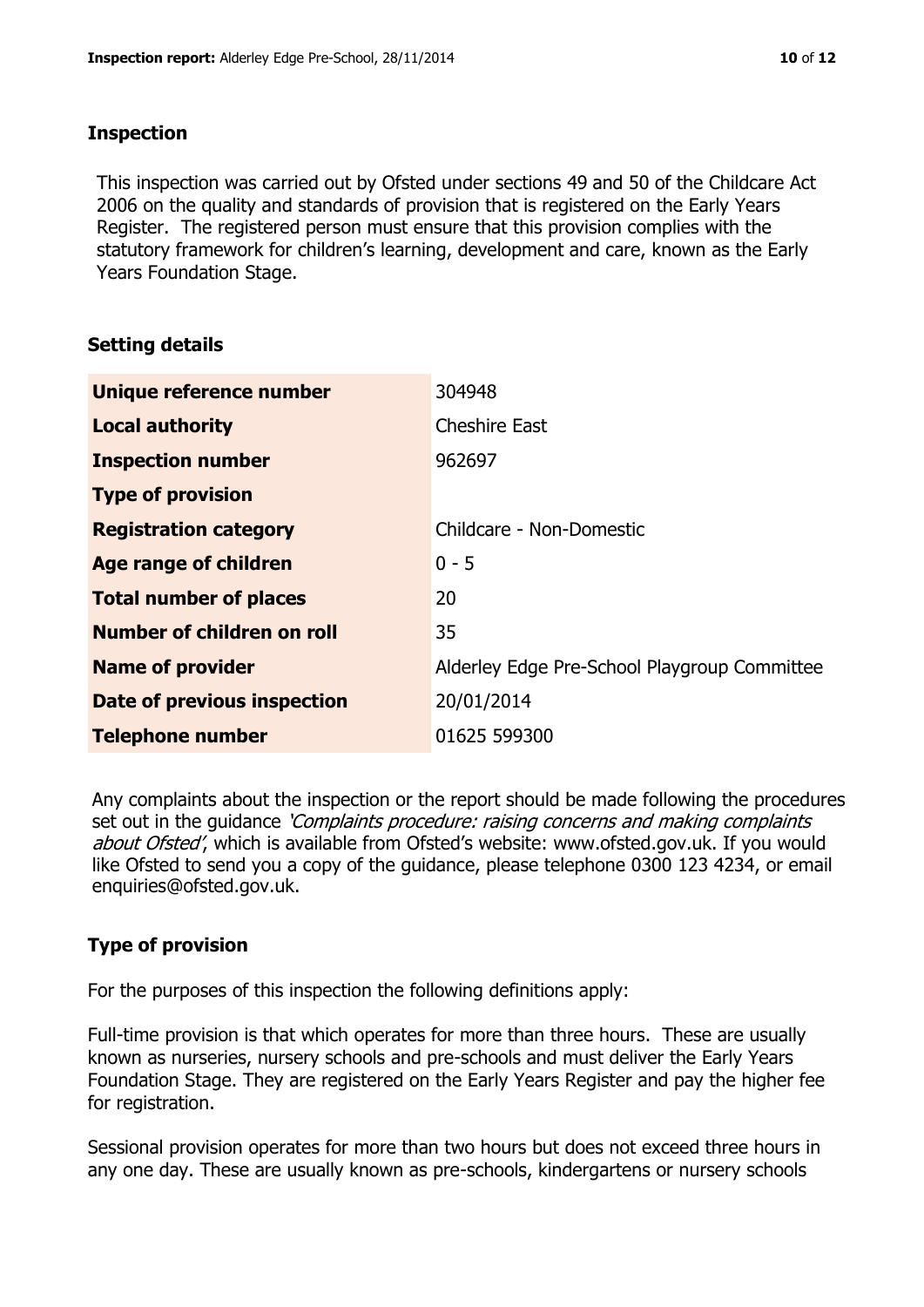and must deliver the Early Years Foundation Stage. They are registered on the Early Years Register and pay the lower fee for registration.

Childminders care for one or more children where individual children attend for a period of more than two hours in any one day. They operate from domestic premises, which are usually the childminder's own home. They are registered on the Early Years Register and must deliver the Early Years Foundation Stage.

Out of school provision may be sessional or full-time provision and is delivered before or after school and/or in the summer holidays. They are registered on the Early Years Register and must deliver the Early Years Foundation Stage. Where children receive their Early Years Foundation Stage in school these providers do not have to deliver the learning and development requirements in full but should complement the experiences children receive in school.